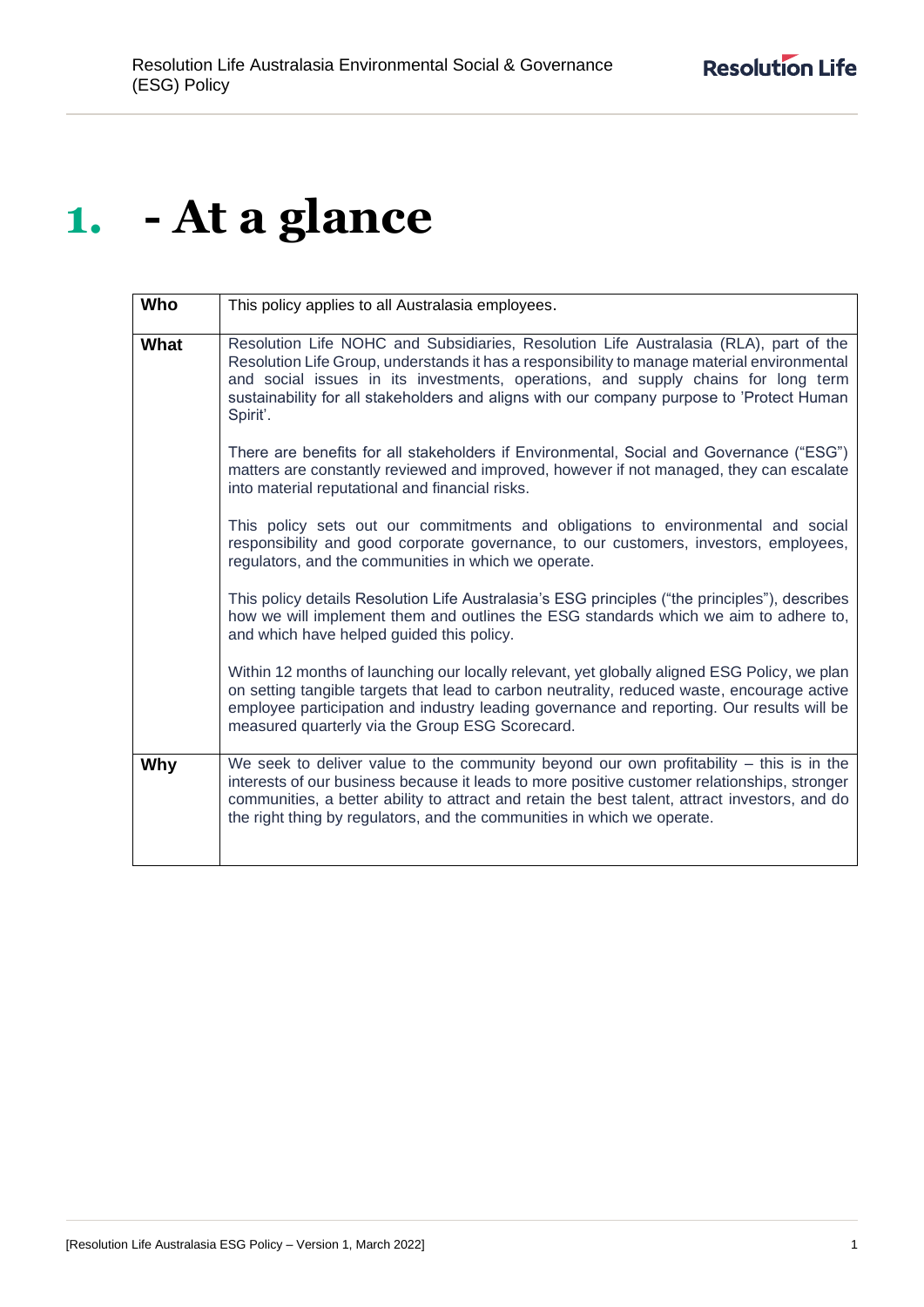# **2. Policy**

# **2.1 Scope and Purpose of ESG Policy**

Resolution Life NOHC and Subsidiaries, Resolution Life Australasia (RLA), part of the Resolution Life Group, understands it has a responsibility to manage material environmental and social issues in its investments, operations, and supply chains for long term sustainability for all stakeholders and aligns with our company purpose to 'Protect Human Spirit'.

There are benefits for all stakeholders if Environmental, Social and Governance ("ESG") matters are constantly reviewed and improved, however if not managed, they can escalate into material reputational and financial risks.

This policy sets out our commitments and obligations to environmental and social responsibility and good corporate governance, to our customers, investors, employees, regulators, and the communities in which we operate. This document complements other RLA policies including: ESG Investment Policy, Code of Conduct, Workplace Health & Safety Policy, Equal Opportunities and Dignity at Work Policy, Modern Slavery Statement, Outsourcing Policy and Procurement Policy/Supplier Code of Practice.

The purpose of this policy is to demonstrate Resolution Life Australasia's ESG principles ("the principles"), describe how we will implement our principles and outline the ESG standards which we aim to adhere to, and which have helped guided this policy.

With ESG continually evolving, we currently define ESG as:

## Environmental - Preservation of our natural world

- Climate change
- Carbon emission reduction
- Water pollution and water scarcity
- Air pollution
- Deforestation
- Resource preservation/utilisation
- Cultural preservation

### Social - Consideration of humans and our interdependencies

- Customer success
- Gender and diversity inclusion
- Community relations
- Indigenous affairs and engagement
- Mental health
- Modern slavery
- Supply chains
- Employee wellbeing

### Governance - Logistics and defined process for running our business

- Board of directors and its makeup
- Executive compensation guidelines
- Political contributions and lobbying
- Data hygiene and security
- Anti-bribery and corruption
- Partnering with investment managers
- Hiring and onboarding best practices
- Transparency of tax obligations

This policy applies to Resolution Life Australasia and all persons working for Resolution Life Australasia, including permanent employees, temporary employees, secondees, interns, directors or otherwise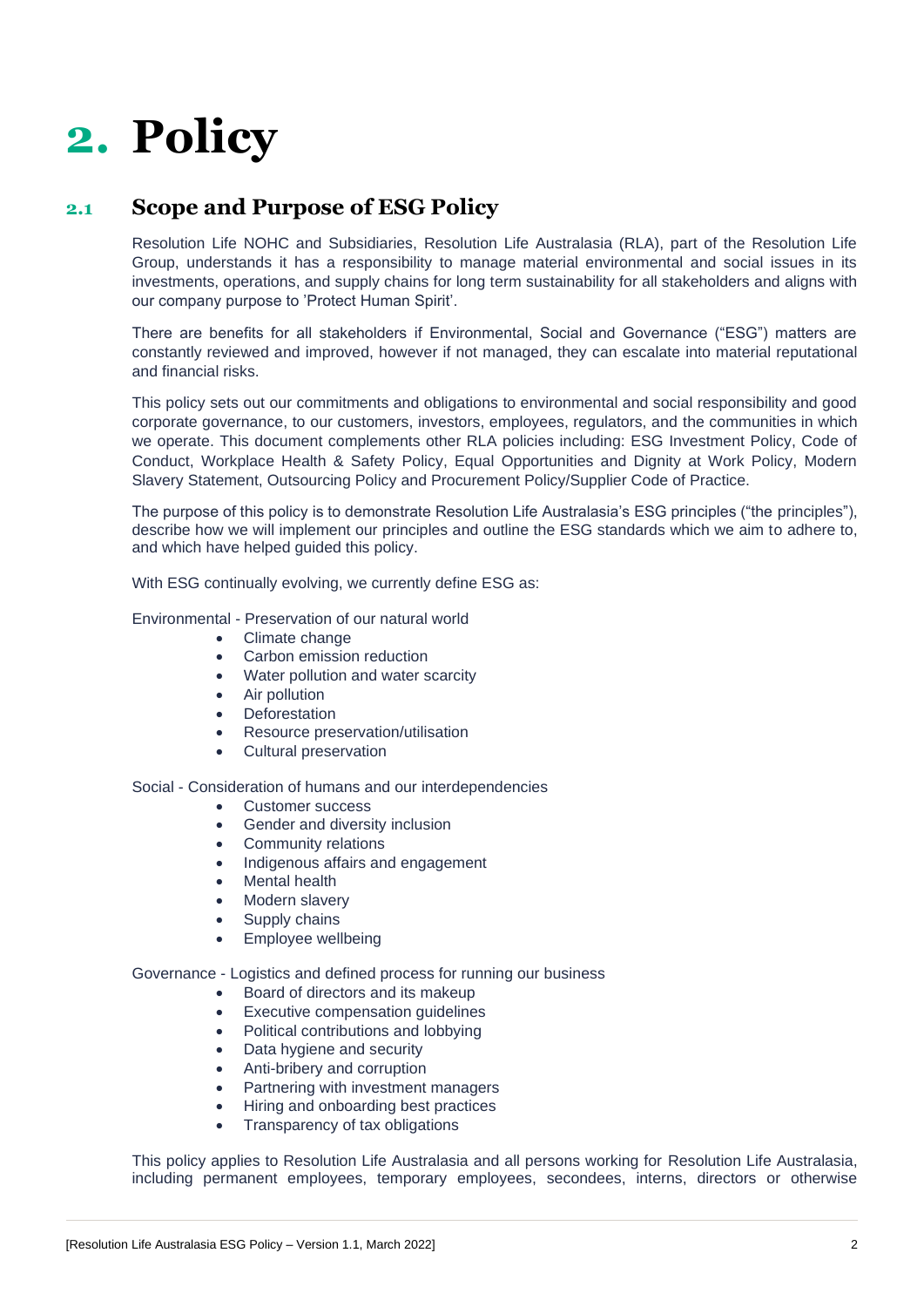("Employees"). The ESG policy is based on the following principles and there is a commitment to local best practice for corporate governance, as defined by Australian Security Investment Commission (ASIC).

## **2.2 Principles**

- Resolution Life Australasia is committed to taking meaningful action on matters within its direct control and supply chain.
- Resolution Life Australasia is committed to addressing material environmental and social risks and opportunities across our business.
- Resolution Life Australasia recognises climate change as a significant issue for society, the economy, and our business.
- Resolution Life Australasia is committed to community engagement, and supporting community social initiatives (for example, charitable donations, employee volunteer programs).
- Resolution Life Australasia sets its policies to comply with legislation in the local areas in which we operate, including legislation regarding health and safety, labour, human rights, and environmental management.
- Resolution Life Australasia is committed to minimising the material environmental and social impacts of our operations.

# **2.3 Global and Local Standards**

In developing our ESG policy, we have considered a range of international, Australian and New Zealand standards to guide and influence our approach, including the United Nations Principles for Responsible Investment ("UNPRI") and the United Nations Global Compact.

## **UNPRI**

The Principles for Responsible Investment is a United Nations-supported initiative which promotes ESG being incorporated into investment decisions, ownership, and asset management. Through its network of signatories, the UNPRI encourages investors to use responsible investment to enhance returns and better manage risks.

### **UN Global Compact**

The UN Global Compact is a non-binding United Nations pact to encourage businesses worldwide to adopt sustainable and socially responsible policies, and to report on their implementation. The Global Compact provides a universal language for corporate responsibility and provides a framework to guide all businesses regardless of size, complexity, or location.

## **Australian/New Zealand ESG Standards**

- Governance principles of Corporations Act
- Anti-bribery and corruption laws
- Fair Work Act
- ASIC's regulatory guidance
- Modern Slavery Act 2018
- APRA (Australian Prudential Regulation Authority) requirements on Climate Change Disclosures
- The New Zealand Financial Sector (Climate-related Disclosures and Other Matters)

## **2.4 Framework**

Resolution Life Australasia implements ESG in three key areas:

- Business and portfolio acquisitions.
- Policyholder and shareholder investment portfolios; and
- Business operations and culture.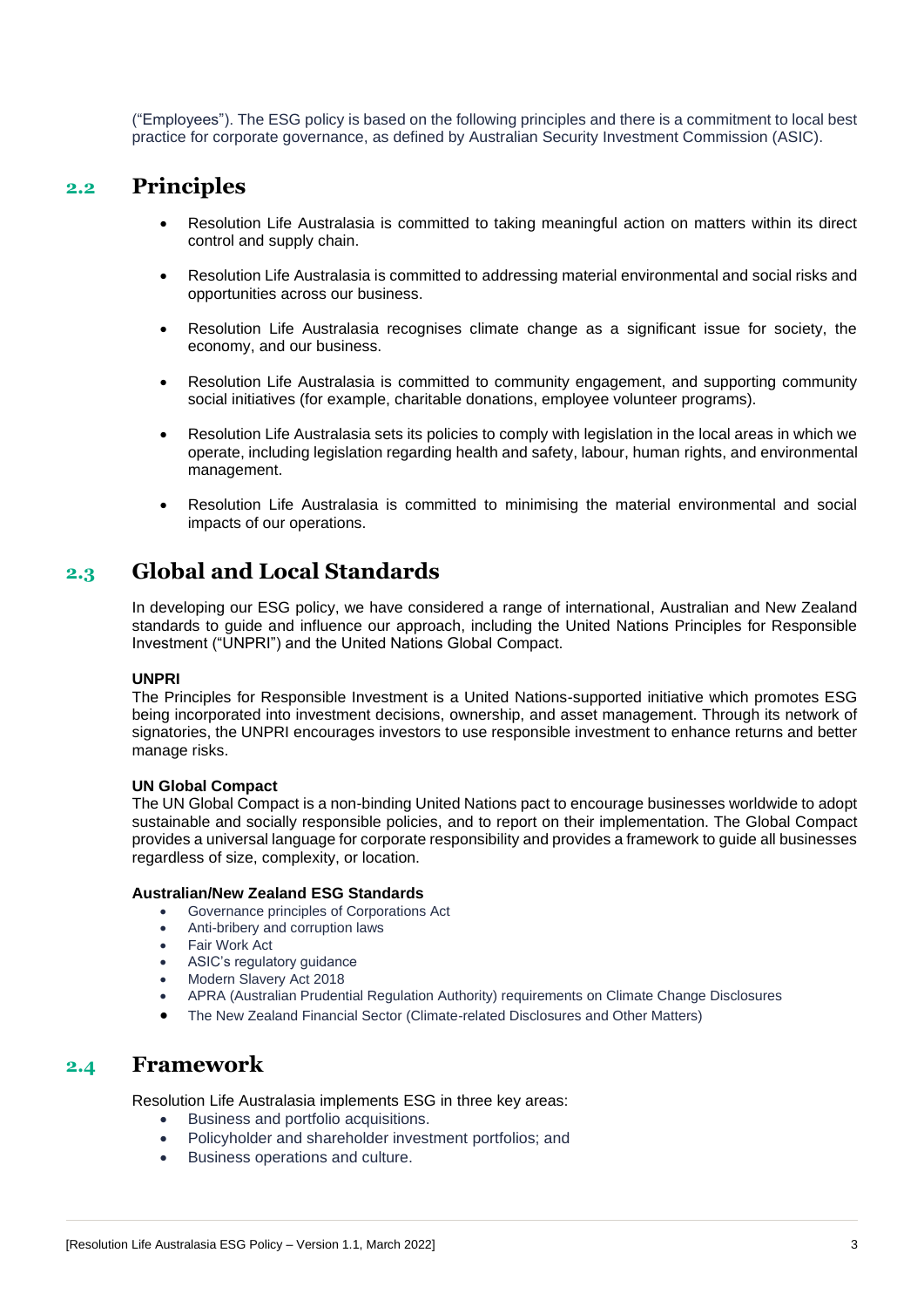#### **Business and Portfolio Acquisitions**

When evaluating new life insurance business or portfolio acquisitions, ESG considerations form part of our evaluation process. Resolution Life will include diligence information on the proposed acquisition, and this information, including MSCI ESG data (or an equivalent), will be included in decision making processes and Resolution Life Australasia's business plans. Pursuant to Resolution Life's governing documents, we are restricted to investing in the life insurance industry.

#### **Policyholder and Shareholder Investment Portfolios**

We aim to invest our customer's premiums consistently with the ESG Investment Policy. We prefer investment managers who have processes and policies in place to meet our ESG requirements. Investment managers are required to provide quarterly reports on ESG metrics. This information is also available for our customers.

#### **Business Operations and Culture**

As a leading Australasian life insurer, we:

- raise ESG awareness in the context of our business with employees, investors, investment managers, service providers and other stakeholders through internal training and discussions on ESG issues.
- provide good employment conditions, a safe and healthy workplace, and promote a healthy worklife balance to employees.
- support our customers through return-to-work initiatives, rehabilitation services and programs such as CancerAid.
- strive for diversity within our workforce and at management and Board level.
- provide equal opportunities, protection against any discrimination and consult with employees on changes that impact their work.
- strive for diversity within the investment managers and suppliers we work with. When selecting and engaging suppliers, we also consider their ESG credentials.
- aim to reduce carbon footprint for business travel, across office footprint and energy usage.
- to identify opportunities to reduce energy and water usage.
- promote good governance, including via conflict-of-interest policies and restrictions on gifts and entertainment as well as adhering to policies preventing corruption and bribery.
- guard against risk of modern slavery and human trafficking issues and have a modern slavery policy.
- view child and forced labour as unacceptable; and
- support local charities through donations and partnerships.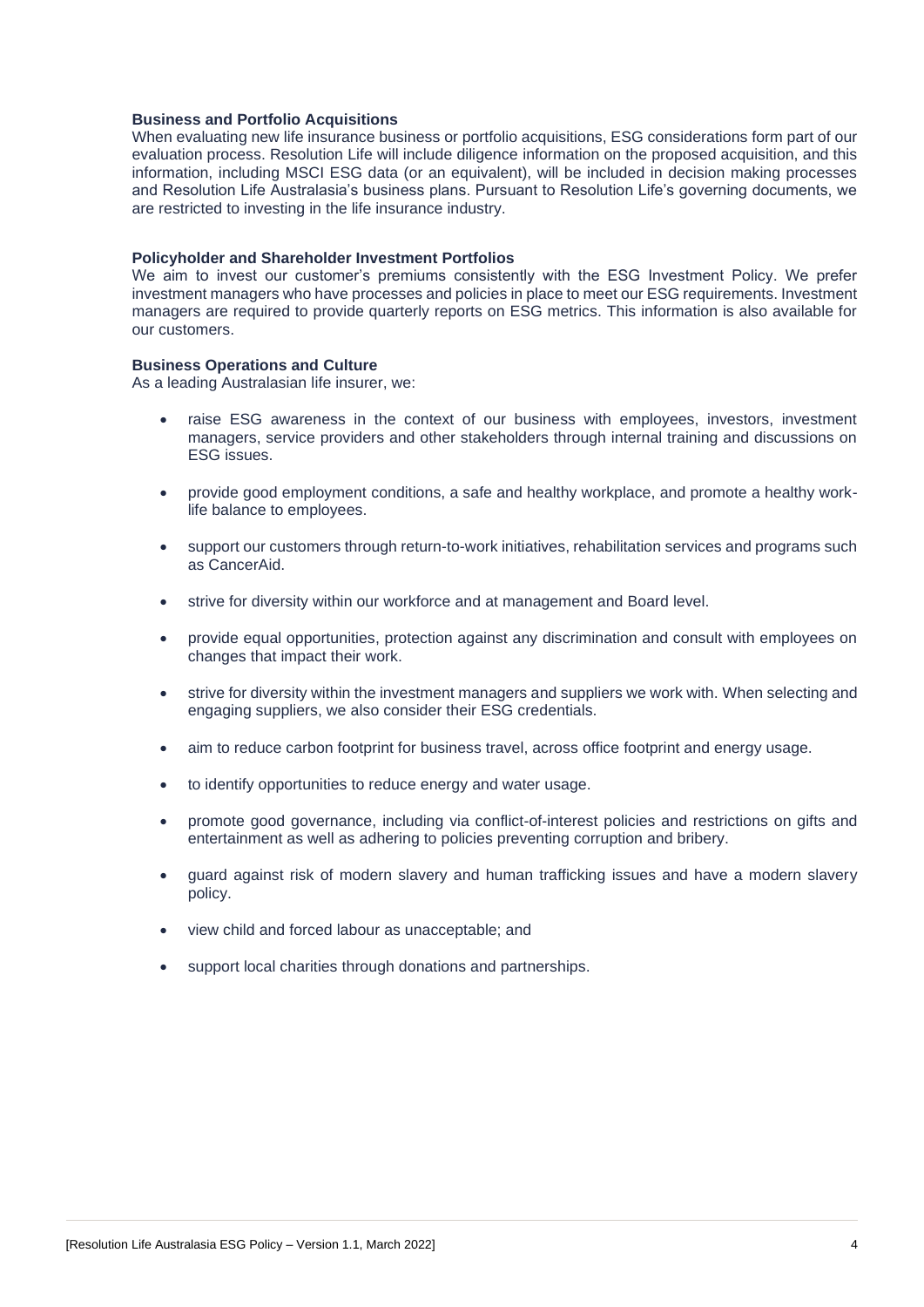# **3. More Information**

## **3.1 Responsibilities and Governance**

Chief of Staff, Resolution Life Australasia is the "owner" of this policy and is supported by the Resolution Life Australasia ESG Committee (the ESG Committee) which comprises of a diverse mix of employees from across Resolution Life Australasia and several external partners.

The Owner and ESG Australasia Committee meets quarterly and more regularly when needed to review Resolution Life's performance in complying with this policy and in particular will:

- review quarterly reports from across RLA on ESG matters
- review the use of ESG information on acquisition opportunities
- if applicable and appropriate, review the outcome of Australian and New Zealand regulations and prepare documentation
- make recommendations to RLA Leadership and Board, Employees, Group, and broader stakeholders on improvements which can be made and monitor implementation.
- The Board approves ESG policy and strategic focus areas. The Board is updated on progress and scorecard twice a year, as defined in the Board workplan.

## **3.2 Reporting**

Resolution Life Australasia actively contributes to the global reporting of ESG matters prepared by Resolution Life Group Holdings Ltd.

As a signatory to the United Nations Principles of Responsible Investment (UNPRI), Resolution Life Group Holdings Ltd will file an annual report available to the public on the [UNPRI website](https://www.unpri.org/) and [Resolution Life](http://www.resolutionlife.com/)  [Group Holdings website.](http://www.resolutionlife.com/) Additionally, as a signatory/member of the United Nations Global Compact, Resolution Life Group Holdings Ltd will publish an annual 'Communication on Progress' publicly on [Resolution Life Group Holdings website](http://www.resolutionlife.com/) and on the [UN Global Compact website.](https://www.unglobalcompact.org/)

The Owner will report to the Board and Resolution Life Group on a quarterly basis. Within 12 months of implementing this Policy, the Owner will set and communicate tangible targets across all ESG areas and detail a roadmap towards Accreditation.

## **3.3 Compliance and consequence management**

All employees are required to comply with this policy document. Any non-compliance may result in disciplinary action up to and including termination of employment in accordance with our Management of Conduct Policy.

Any instance of non-compliance should be treated in accordance with the Incident, Issues and Breach Management Policy and an incident logged in the relevant incident management system.

## **3.4 Resources and related policy documents**

- [Group Environmental Social & Governance Policy](https://www.resolutionlife.com/legal-and-compliance/esg-policy/)
- [UNPRI](https://www.unpri.org/)
- [UN Global Compact](https://www.unglobalcompact.org/)